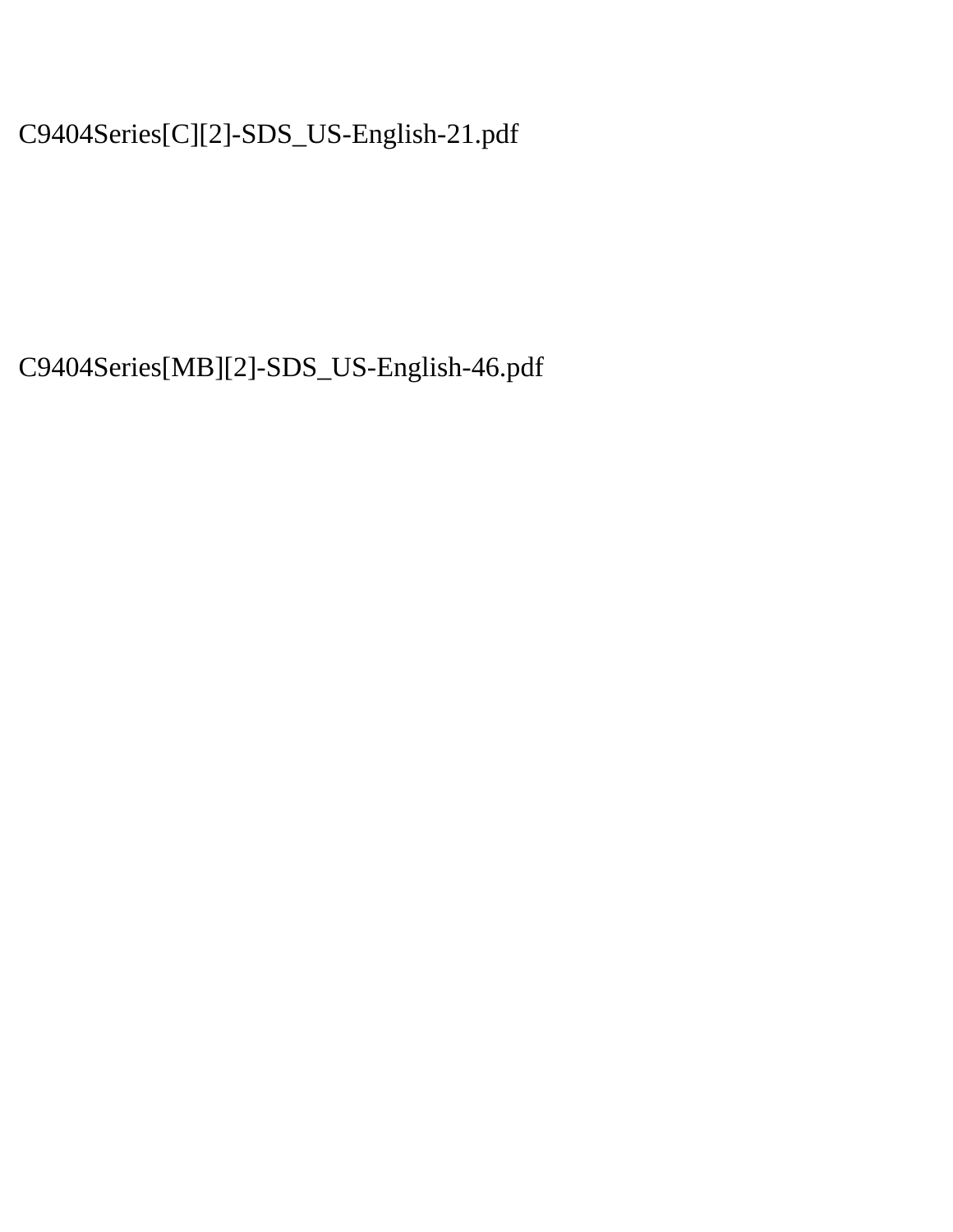

# **SAFETY DATA SHEET**

## **1. Identification**

| <b>Product identifier</b>       | $C9404$ Series $[C][2]$                                                                                                                                                                                                                                 |
|---------------------------------|---------------------------------------------------------------------------------------------------------------------------------------------------------------------------------------------------------------------------------------------------------|
| Other means of identification   | Not available.                                                                                                                                                                                                                                          |
| <b>Recommended use</b>          | Inkjet printing                                                                                                                                                                                                                                         |
| <b>Recommended restrictions</b> | None known.                                                                                                                                                                                                                                             |
| <b>Company identification</b>   | Hewlett-Packard Company<br>3000 Hanover Street<br>Palo Alto, CA 94304-1185<br>United States<br>Telephone 650-857-5020                                                                                                                                   |
|                                 | Hewlett-Packard health effects line<br>(Toll-free within the US) 1-800-457-4209<br>(Direct) 1-760-710-0048<br><b>HP Customer Care Line</b><br>(Toll-free within the US) 1-800-474-6836<br>(Direct) 1-208-323-2551<br>Email: hpcustomer.inguiries@hp.com |

## **2. Hazard(s) identification**

| <b>Physical hazards</b>                      | Not classified.                                                                                                                                                                                                                                                                                 |
|----------------------------------------------|-------------------------------------------------------------------------------------------------------------------------------------------------------------------------------------------------------------------------------------------------------------------------------------------------|
| <b>Health hazards</b>                        | Not classified.                                                                                                                                                                                                                                                                                 |
| <b>Environmental hazards</b>                 | Not classified.                                                                                                                                                                                                                                                                                 |
| <b>OSHA defined hazards</b>                  | Not classified.                                                                                                                                                                                                                                                                                 |
| <b>Label elements</b>                        |                                                                                                                                                                                                                                                                                                 |
| <b>Hazard symbol</b>                         | None.                                                                                                                                                                                                                                                                                           |
| Signal word                                  | None.                                                                                                                                                                                                                                                                                           |
| <b>Hazard statement</b>                      | Not available.                                                                                                                                                                                                                                                                                  |
| <b>Precautionary statement</b>               |                                                                                                                                                                                                                                                                                                 |
| <b>Prevention</b>                            | Not available.                                                                                                                                                                                                                                                                                  |
| <b>Response</b>                              | Not available.                                                                                                                                                                                                                                                                                  |
| <b>Storage</b>                               | Not available.                                                                                                                                                                                                                                                                                  |
| <b>Disposal</b>                              | Not available.                                                                                                                                                                                                                                                                                  |
| Hazard(s) not otherwise<br>classified (HNOC) | Potential routes of overexposure to this product are skin and eye contact<br>Inhalation of vapor and ingestion are not expected to be significant routes of exposure for this<br>product under normal use conditions. Complete toxicity data are not available for this specific<br>formulation |
| <b>Supplemental information</b>              | None.                                                                                                                                                                                                                                                                                           |

## **3. Composition/information on ingredients**

#### **Mixtures**

| <b>Chemical name</b> | <b>Common name and synonyms</b> | <b>CAS number</b> | $\frac{0}{0}$ |
|----------------------|---------------------------------|-------------------|---------------|
| Water                |                                 | 7732-18-5         | 70-80         |
| 2-pyrrolidone        |                                 | 616-45-5          | 27.5          |
| Diethylene glycol    |                                 | 111-46-6          | 27.5          |
| Alkyldiol            |                                 | Proprietary       | $<$ 5         |
| Glycerol             |                                 | $56 - 81 - 5$     | $<$ 5         |
| Pigment blue         |                                 | Proprietary       | 2.5           |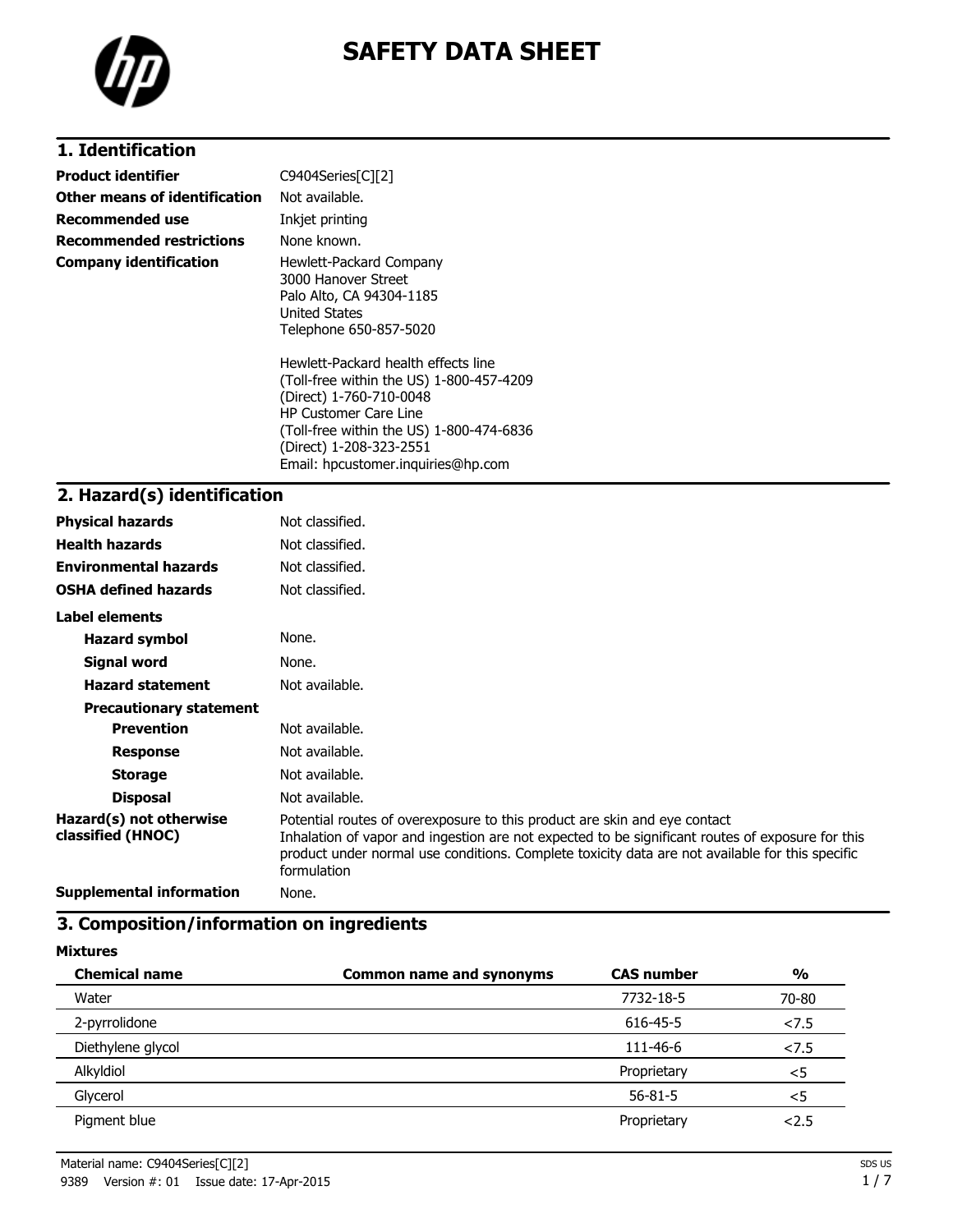| <b>Composition comments</b> | This ink supply contains an aqueous ink formulation.<br>This product has been evaluated using criteria specified in 29 CFR 1910.1200 (Hazard<br>Communication Standard). |
|-----------------------------|--------------------------------------------------------------------------------------------------------------------------------------------------------------------------|
| 4. First-aid measures       |                                                                                                                                                                          |
| <b>Inhalation</b>           | Move to fresh air. If symptoms persist, get medical attention.                                                                                                           |

| .                                                               | There to income and in opiniptomic persist, yet micarcal attention.                                                                                                                                |
|-----------------------------------------------------------------|----------------------------------------------------------------------------------------------------------------------------------------------------------------------------------------------------|
| <b>Skin contact</b>                                             | Wash affected areas thoroughly with mild soap and water. Get medical attention if irritation<br>develops or persists.                                                                              |
| Eye contact                                                     | Do not rub eyes. Immediately flush with large amounts of clean, warm water (low pressure) for at<br>least 15 minutes or until particles are removed. If irritation persists get medical attention. |
| <b>Ingestion</b>                                                | If ingestion of a large amount does occur, seek medical attention.                                                                                                                                 |
| <b>Most important</b><br>symptoms/effects, acute and<br>delayed | Not available.                                                                                                                                                                                     |

#### **5. Fire-fighting measures**

| Suitable extinguishing media                                                     | Dry chemical, CO2, water spray or regular foam.<br>None known.                                                                                                               |  |
|----------------------------------------------------------------------------------|------------------------------------------------------------------------------------------------------------------------------------------------------------------------------|--|
| Unsuitable extinguishing<br>media                                                |                                                                                                                                                                              |  |
| <b>Specific hazards arising from</b><br>the chemical                             | Not applicable.                                                                                                                                                              |  |
| Special protective equipment<br>and precautions for<br>firefighters              | Not available.                                                                                                                                                               |  |
| <b>Specific methods</b>                                                          | None established.                                                                                                                                                            |  |
| 6. Accidental release measures                                                   |                                                                                                                                                                              |  |
| <b>Personal precautions,</b><br>protective equipment and<br>emergency procedures | Wear appropriate personal protective equipment.                                                                                                                              |  |
| <b>Methods and materials for</b><br>containment and cleaning up                  | Dike the spilled material, where this is possible. Absorb with inert absorbent such as dry clay, sand<br>or diatomaceous earth, commercial sorbents, or recover using pumps. |  |
| <b>Environmental precautions</b>                                                 | Do not let product enter drains. Do not flush into surface water or sanitary sewer system.                                                                                   |  |

## **7. Handling and storage**

| <b>Precautions for safe handling</b>                                      | Avoid contact with skin, eyes and clothing.                               |
|---------------------------------------------------------------------------|---------------------------------------------------------------------------|
| Conditions for safe storage,<br>including any<br><i>incompatibilities</i> | Keep out of the reach of children. Keep away from excessive heat or cold. |

#### **8. Exposure controls/personal protection**

**Occupational exposure limits**

#### **US. OSHA Table Z-1 Limits for Air Contaminants (29 CFR 1910.1000)**

| <b>Components</b>                          | <b>Type</b>                                                           | <b>Value</b>      | <b>Form</b>          |
|--------------------------------------------|-----------------------------------------------------------------------|-------------------|----------------------|
| Glycerol (CAS 56-81-5)                     | <b>PEL</b>                                                            | 5 $mq/m3$         | Respirable fraction. |
|                                            |                                                                       | $15 \text{ mg/m}$ | Total dust.          |
|                                            | US. Workplace Environmental Exposure Level (WEEL) Guides              |                   |                      |
| <b>Components</b>                          | Type                                                                  | <b>Value</b>      |                      |
| Diethylene glycol (CAS<br>$111 - 46 - 6$   | TWA                                                                   | $10 \text{ mg/m}$ |                      |
| <b>Biological limit values</b>             | No biological exposure limits noted for the ingredient(s).            |                   |                      |
| <b>Exposure guidelines</b>                 | Exposure limits have not been established for this product.           |                   |                      |
| <b>Appropriate engineering</b><br>controls | Use in a well ventilated area.                                        |                   |                      |
|                                            | Individual protection measures, such as personal protective equipment |                   |                      |
| Eye/face protection                        | Not available.                                                        |                   |                      |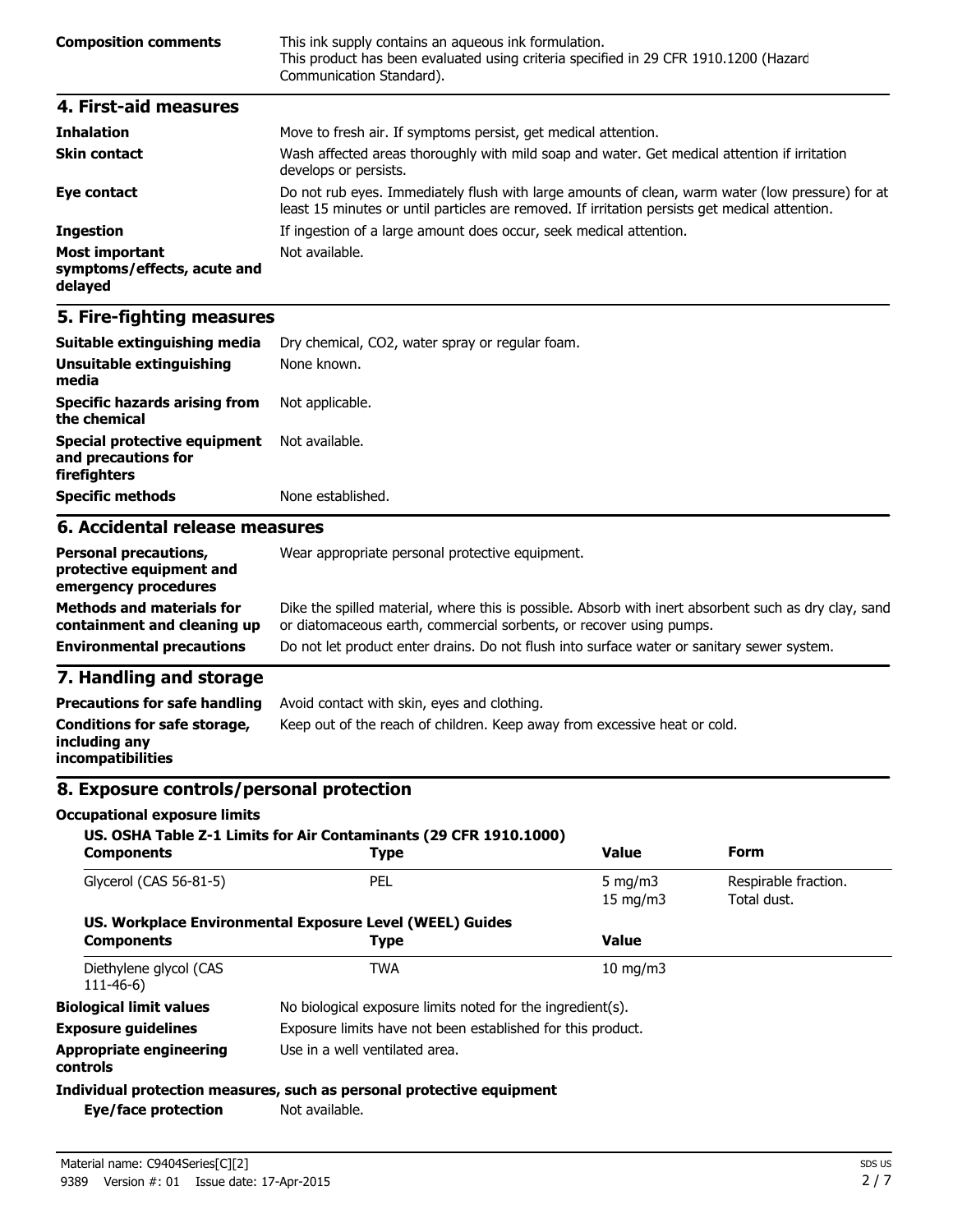| <b>Skin protection</b>                   |                                                                        |
|------------------------------------------|------------------------------------------------------------------------|
| <b>Hand protection</b>                   | Not available.                                                         |
| <b>Other</b>                             | Not available.                                                         |
| <b>Respiratory protection</b>            | Not available.                                                         |
| <b>Thermal hazards</b>                   | Not available.                                                         |
| <b>General hygiene</b><br>considerations | Handle in accordance with good industrial hygiene and safety practice. |

## **9. Physical and chemical properties**

| <b>Appearance</b>                                  |                                                           |
|----------------------------------------------------|-----------------------------------------------------------|
| <b>Physical state</b>                              | Not available.                                            |
| <b>Color</b>                                       | Cyan                                                      |
| Odor                                               | Not available.                                            |
| <b>Odor threshold</b>                              | Not available.                                            |
| pH                                                 | 9.4                                                       |
| <b>Melting point/freezing point</b>                | Not available.                                            |
| <b>Initial boiling point and</b><br>boiling range  | Not determined                                            |
| <b>Flash point</b>                                 | > 200.0 °F (> 93.3 °C) Pensky-Martens Closed Cup          |
| <b>Evaporation rate</b>                            | Not determined                                            |
| <b>Flammability (solid, gas)</b>                   | Not available.                                            |
| Upper/lower flammability or explosive limits       |                                                           |
| Flammability limit - lower Not determined<br>(9/6) |                                                           |
| <b>Flammability limit -</b><br>upper $(% )$        | Not available.                                            |
| <b>Explosive limit - lower</b><br>(%)              | Not available.                                            |
| <b>Explosive limit - upper</b><br>(9/6)            | Not available.                                            |
| Vapor pressure                                     | Not determined                                            |
| Solubility(ies)                                    |                                                           |
| <b>Solubility (water)</b>                          | Soluble in water                                          |
| <b>Partition coefficient</b><br>(n-octanol/water)  | Not available.                                            |
| <b>Auto-ignition temperature</b>                   | Not determined                                            |
| <b>Decomposition temperature</b>                   | Not available.                                            |
| <b>Viscosity</b>                                   | Not available.                                            |
| <b>Other information</b>                           |                                                           |
| <b>Specific gravity</b>                            | $1 - 1.1$                                                 |
| <b>Other information</b>                           | For other VOC regulatory data/information see Section 15. |
| VOC (Weight %)                                     | $< 180$ g/l                                               |

## **10. Stability and reactivity**

| <b>Reactivity</b>                            | Not available.                                                                                                                                   |
|----------------------------------------------|--------------------------------------------------------------------------------------------------------------------------------------------------|
| <b>Chemical stability</b>                    | Stable under recommended storage conditions.                                                                                                     |
| <b>Possibility of hazardous</b><br>reactions | Will not occur.                                                                                                                                  |
| <b>Conditions to avoid</b>                   | Not available.                                                                                                                                   |
| <b>Incompatible materials</b>                | Incompatible with strong bases and oxidizing agents.                                                                                             |
| <b>Hazardous decomposition</b><br>products   | Upon decomposition, this product may yield gaseous nitrogen oxides, carbon monoxide, carbon<br>dioxide and/or low molecular weight hydrocarbons. |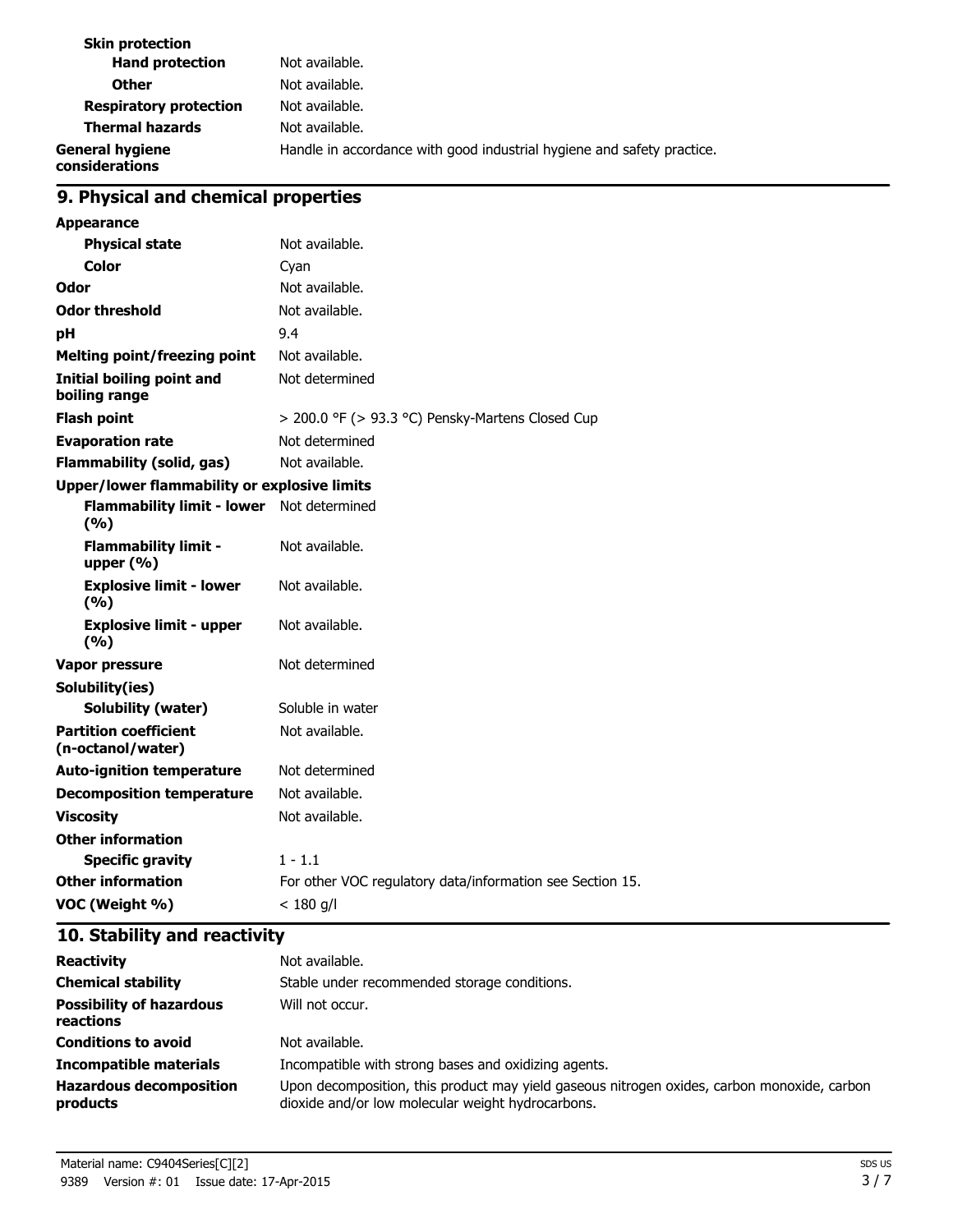## **11. Toxicological information**

| 11. TUXICUIUYICAI IIIIUI IIIAUUII                                                  |                                                                                                                                                                 |                     |  |
|------------------------------------------------------------------------------------|-----------------------------------------------------------------------------------------------------------------------------------------------------------------|---------------------|--|
| Symptoms related to the<br>physical, chemical and<br>toxicological characteristics | Not available.                                                                                                                                                  |                     |  |
| <b>Information on toxicological effects</b>                                        |                                                                                                                                                                 |                     |  |
| <b>Acute toxicity</b>                                                              | Based on available data, the classification criteria are not met.                                                                                               |                     |  |
| <b>Skin corrosion/irritation</b>                                                   | Based on available data, the classification criteria are not met.                                                                                               |                     |  |
| Serious eye damage/eye<br>irritation                                               | Based on available data, the classification criteria are not met.                                                                                               |                     |  |
| Respiratory or skin sensitization                                                  |                                                                                                                                                                 |                     |  |
| <b>Respiratory sensitization</b>                                                   | Based on available data, the classification criteria are not met.                                                                                               |                     |  |
| <b>Skin sensitization</b>                                                          | Based on available data, the classification criteria are not met.                                                                                               |                     |  |
| <b>Germ cell mutagenicity</b>                                                      | Based on available data, the classification criteria are not met.                                                                                               |                     |  |
| Carcinogenicity                                                                    | Based on available data, the classification criteria are not met.                                                                                               |                     |  |
| <b>Reproductive toxicity</b>                                                       | Based on available data, the classification criteria are not met.                                                                                               |                     |  |
| <b>Specific target organ toxicity</b><br>- single exposure                         | Based on available data, the classification criteria are not met.                                                                                               |                     |  |
| Specific target organ toxicity<br>- repeated exposure                              | Based on available data, the classification criteria are not met.                                                                                               |                     |  |
| <b>Aspiration hazard</b>                                                           | Based on available data, the classification criteria are not met.                                                                                               |                     |  |
| <b>Further information</b>                                                         | Complete toxicity data are not available for this specific formulation<br>Refer to Section 2 for potential health effects and Section 4 for first aid measures. |                     |  |
| <b>Components</b>                                                                  | <b>Species</b>                                                                                                                                                  | <b>Test Results</b> |  |
| 2-pyrrolidone (CAS 616-45-5)                                                       |                                                                                                                                                                 |                     |  |
| Acute                                                                              |                                                                                                                                                                 |                     |  |
| Oral                                                                               |                                                                                                                                                                 |                     |  |
| LD50                                                                               | Guinea pig                                                                                                                                                      | 6500 mg/kg          |  |
|                                                                                    | Rat                                                                                                                                                             | 6500 mg/kg          |  |
| Diethylene glycol (CAS 111-46-6)                                                   |                                                                                                                                                                 |                     |  |
| Acute                                                                              |                                                                                                                                                                 |                     |  |
| Dermal                                                                             |                                                                                                                                                                 |                     |  |
| LD50                                                                               | Rabbit                                                                                                                                                          | 11890 mg/kg         |  |
| Oral                                                                               |                                                                                                                                                                 |                     |  |
| LD50                                                                               | Cat                                                                                                                                                             | 3300 mg/kg          |  |
|                                                                                    | Dog                                                                                                                                                             | 9000 mg/kg          |  |
|                                                                                    | Guinea pig                                                                                                                                                      | 8700 mg/kg          |  |
|                                                                                    | Mouse                                                                                                                                                           | 13.3 g/kg           |  |
|                                                                                    | Rabbit                                                                                                                                                          | 26.9 g/kg           |  |
|                                                                                    | Rat                                                                                                                                                             | 12565 mg/kg         |  |
| Other                                                                              |                                                                                                                                                                 |                     |  |
| LD50                                                                               | Mouse                                                                                                                                                           | 9.6 g/kg            |  |
|                                                                                    | Rabbit                                                                                                                                                          | 2000 mg/kg          |  |
|                                                                                    |                                                                                                                                                                 |                     |  |
|                                                                                    | Rat                                                                                                                                                             | 7700 mg/kg          |  |

7.7 g/kg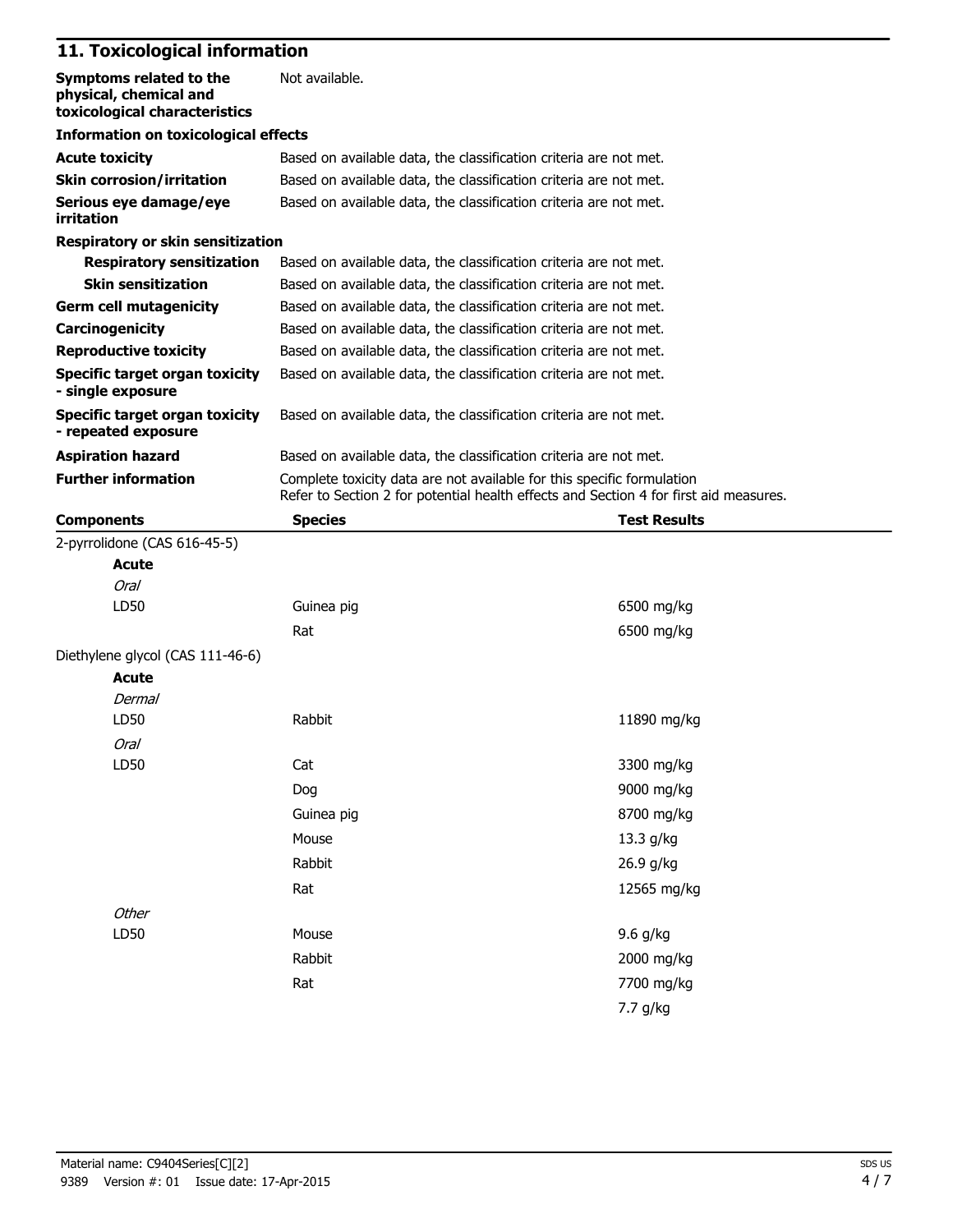### **12. Ecological information Ecotoxicity Product Species Test Results** C9404Series[C][2] (CAS Mixture) **Aquatic Acute** Fish LC50 Fathead minnow (Pimephales promelas) > 750 mg/l, 96 hours **Components Species Species Species Test Results** 2-pyrrolidone (CAS 616-45-5) **Aquatic** Crustacea EC50 Water flea (Daphnia pulex) 13.21 mg/l, 48 hours Diethylene glycol (CAS 111-46-6) **Aquatic** Fish LC50 Western mosquitofish (Gambusia affinis) > 32000 mg/l, 96 hours Glycerol (CAS 56-81-5) **Aquatic** Fish CS0 Rainbow trout,donaldson trout 51000 - 57000 mg/l, 96 hours (Oncorhynchus mykiss) **Persistence and degradability** Not available. **Bioaccumulative potential** Not available. **Partition coefficient n-octanol / water (log Kow)** 2-pyrrolidone -0.85 Glycerol -1.76 **Mobility in soil** Not available. **Other adverse effects** Not available. **13. Disposal considerations Disposal instructions** Do not allow this material to drain into sewers/water supplies. Dispose of waste material according to Local, State, Federal, and Provincial Environmental Regulations. HP's Planet Partners (trademark) supplies recycling program enables simple, convenient recycling of HP original inkjet and LaserJet supplies. For more information and to determine if this service is available in your location, please visit http://www.hp.com/recycle. **14. Transport information DOT** Not regulated as dangerous goods. **IATA** Not regulated as dangerous goods. **IMDG** Not regulated as dangerous goods. **ADR** Not regulated as dangerous goods. **Further information** Not a dangerous good under DOT, IATA, ADR, IMDG, or RID. **15. Regulatory information US federal regulations** US TSCA 12(b): Does not contain listed chemicals. **TSCA Section 12(b) Export Notification (40 CFR 707, Subpt. D)** Not regulated. **CERCLA Hazardous Substance List (40 CFR 302.4)**

Not listed.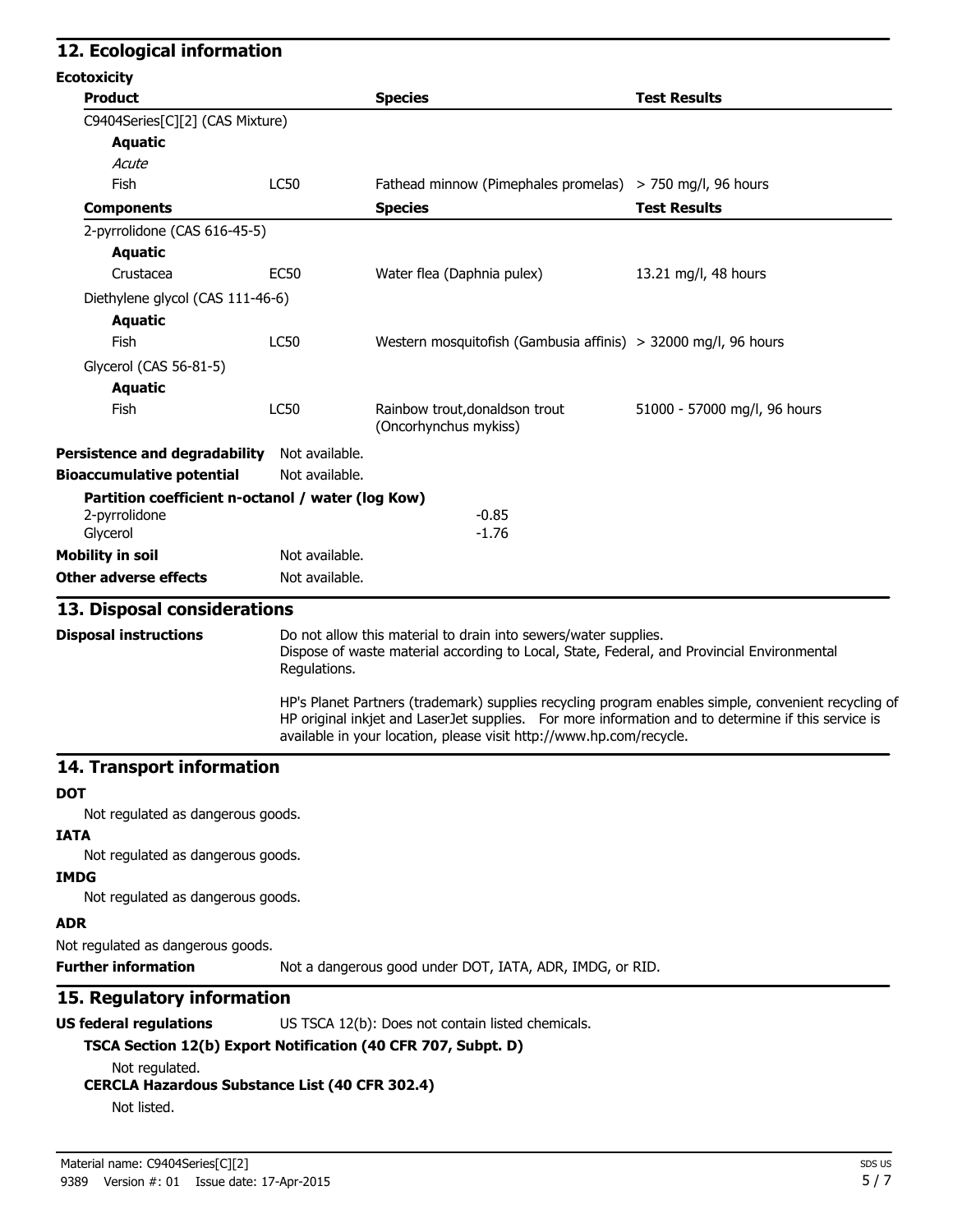| <b>SARA 304 Emergency release notification</b>                                             |                                                                                                                                                                                                                                                                                                                                                                                                                                                                                                                                                                |
|--------------------------------------------------------------------------------------------|----------------------------------------------------------------------------------------------------------------------------------------------------------------------------------------------------------------------------------------------------------------------------------------------------------------------------------------------------------------------------------------------------------------------------------------------------------------------------------------------------------------------------------------------------------------|
| Not regulated.                                                                             | OSHA Specifically Regulated Substances (29 CFR 1910.1001-1050)                                                                                                                                                                                                                                                                                                                                                                                                                                                                                                 |
| Not listed.                                                                                |                                                                                                                                                                                                                                                                                                                                                                                                                                                                                                                                                                |
|                                                                                            | <b>Superfund Amendments and Reauthorization Act of 1986 (SARA)</b>                                                                                                                                                                                                                                                                                                                                                                                                                                                                                             |
| <b>Hazard categories</b>                                                                   | Immediate Hazard - No<br>Delayed Hazard - No<br>Fire Hazard - No<br>Pressure Hazard - No<br>Reactivity Hazard - No                                                                                                                                                                                                                                                                                                                                                                                                                                             |
| <b>SARA 302 Extremely hazardous substance</b><br>Not listed.                               |                                                                                                                                                                                                                                                                                                                                                                                                                                                                                                                                                                |
| <b>SARA 311/312</b><br><b>Hazardous chemical</b>                                           | No                                                                                                                                                                                                                                                                                                                                                                                                                                                                                                                                                             |
| <b>Other federal regulations</b><br><b>Safe Drinking Water Act</b><br>(SDWA)               | Not regulated.                                                                                                                                                                                                                                                                                                                                                                                                                                                                                                                                                 |
| <b>US state regulations</b>                                                                |                                                                                                                                                                                                                                                                                                                                                                                                                                                                                                                                                                |
| US. Massachusetts RTK - Substance List                                                     |                                                                                                                                                                                                                                                                                                                                                                                                                                                                                                                                                                |
| 2-pyrrolidone (CAS 616-45-5)<br>Glycerol (CAS 56-81-5)                                     | US. New Jersey Worker and Community Right-to-Know Act                                                                                                                                                                                                                                                                                                                                                                                                                                                                                                          |
| Glycerol (CAS 56-81-5)                                                                     | US. Pennsylvania Worker and Community Right-to-Know Law                                                                                                                                                                                                                                                                                                                                                                                                                                                                                                        |
| 2-pyrrolidone (CAS 616-45-5)<br>Diethylene glycol (CAS 111-46-6)<br>Glycerol (CAS 56-81-5) |                                                                                                                                                                                                                                                                                                                                                                                                                                                                                                                                                                |
| <b>US. Rhode Island RTK</b>                                                                |                                                                                                                                                                                                                                                                                                                                                                                                                                                                                                                                                                |
| Not regulated.                                                                             |                                                                                                                                                                                                                                                                                                                                                                                                                                                                                                                                                                |
| <b>US. California Proposition 65</b><br>Not Listed.                                        |                                                                                                                                                                                                                                                                                                                                                                                                                                                                                                                                                                |
| <b>Other information</b>                                                                   | VOC content (less water, less exempt compounds) = $<$ 692 g/L (U.S. requirement, not for<br>emissions) VOC data based on formulation (Organic compounds minus solids)                                                                                                                                                                                                                                                                                                                                                                                          |
| <b>Regulatory information</b>                                                              | All chemical substances in this HP product have been notified or are exempt from notification under<br>chemical substances notification laws in the following countries: US (TSCA), EU (EINECS/ELINCS),<br>Switzerland, Canada (DSL/NDSL), Australia, Japan, Philippines, South Korea, New Zealand, and<br>China.                                                                                                                                                                                                                                              |
|                                                                                            | 16. Other information, including date of preparation or last revision                                                                                                                                                                                                                                                                                                                                                                                                                                                                                          |
| <b>Issue date</b>                                                                          | 17-Apr-2015                                                                                                                                                                                                                                                                                                                                                                                                                                                                                                                                                    |
| <b>Version #</b>                                                                           | 01                                                                                                                                                                                                                                                                                                                                                                                                                                                                                                                                                             |
| <b>Disclaimer</b>                                                                          | This Safety Data Sheet document is provided without charge to customers of Hewlett-Packard<br>Company. Data is the most current known to Hewlett-Packard Company at the time of preparation<br>of this document and is believed to be accurate. It should not be construed as guaranteeing<br>specific properties of the products as described or suitability for a particular application. This<br>document was prepared to the requirements of the jurisdiction specified in Section 1 above and<br>may not meet regulatory requirements in other countries. |
| <b>Manufacturer information</b>                                                            | Hewlett-Packard Company                                                                                                                                                                                                                                                                                                                                                                                                                                                                                                                                        |

3000 Hanover Street Palo Alto, California 94304-1112 US Direct 1-650-857-5020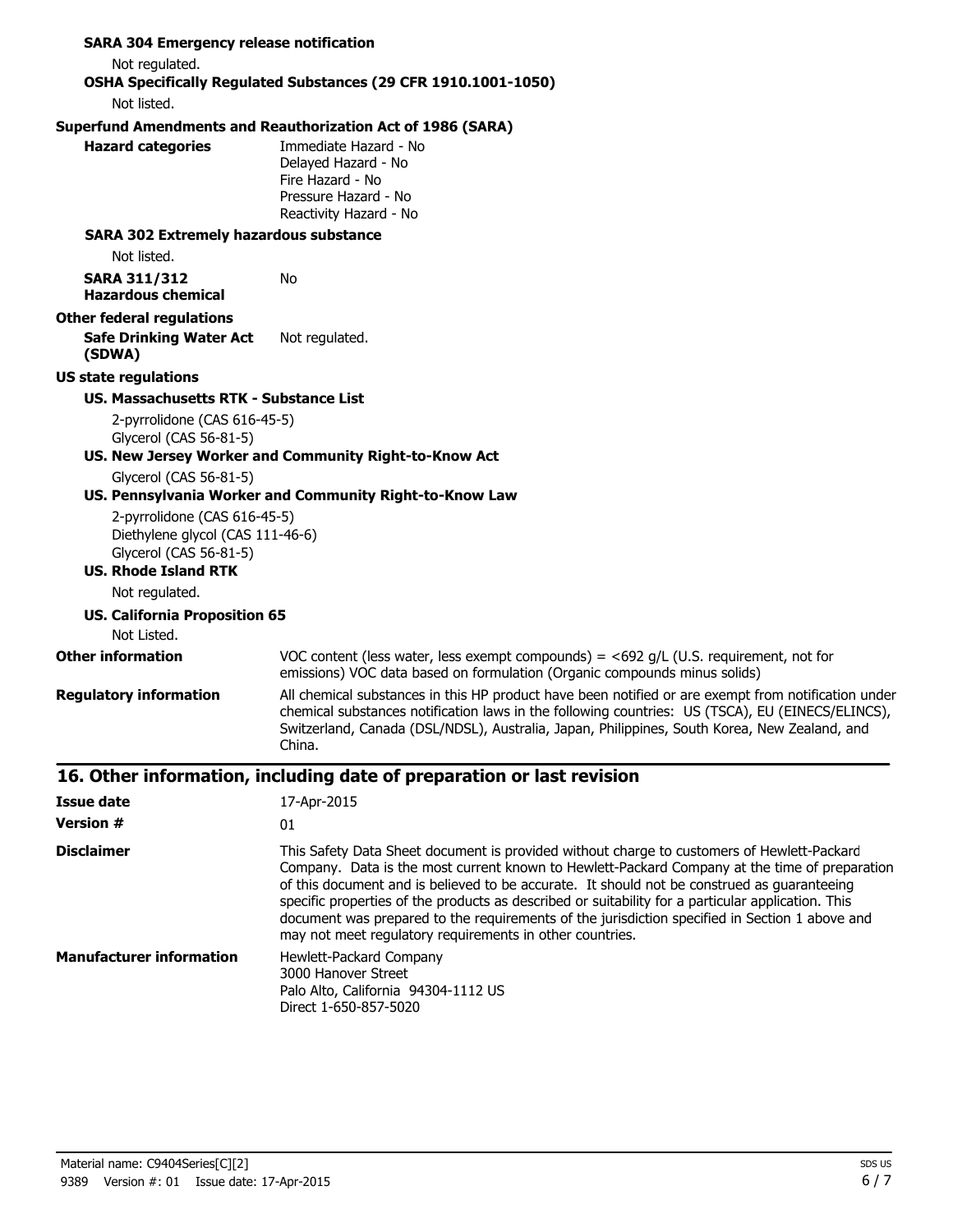#### **Explanation of abbreviations**

| <b>ACGIH</b>  | American Conference of Governmental Industrial Hygienists           |
|---------------|---------------------------------------------------------------------|
| <b>CAS</b>    | <b>Chemical Abstracts Service</b>                                   |
| <b>CERCLA</b> | Comprehensive Environmental Response Compensation and Liability Act |
| <b>CFR</b>    | Code of Federal Regulations                                         |
| <b>COC</b>    | Cleveland Open Cup                                                  |
| <b>DOT</b>    | Department of Transportation                                        |
| <b>EPCRA</b>  | Emergency Planning and Community Right-to-Know Act (aka SARA)       |
| <b>IARC</b>   | International Agency for Research on Cancer                         |
| <b>NIOSH</b>  | National Institute for Occupational Safety and Health               |
| <b>NTP</b>    | National Toxicology Program                                         |
| <b>OSHA</b>   | Occupational Safety and Health Administration                       |
| <b>PEL</b>    | Permissible Exposure Limit                                          |
| <b>RCRA</b>   | Resource Conservation and Recovery Act                              |
| <b>REC</b>    | Recommended                                                         |
| <b>REL</b>    | Recommended Exposure Limit                                          |
| <b>SARA</b>   | Superfund Amendments and Reauthorization Act of 1986                |
| <b>STEL</b>   | Short-Term Exposure Limit                                           |
| <b>TCLP</b>   | Toxicity Characteristics Leaching Procedure                         |
| <b>TLV</b>    | Threshold Limit Value                                               |
| <b>TSCA</b>   | <b>Toxic Substances Control Act</b>                                 |
| <b>VOC</b>    | Volatile Organic Compounds                                          |
|               |                                                                     |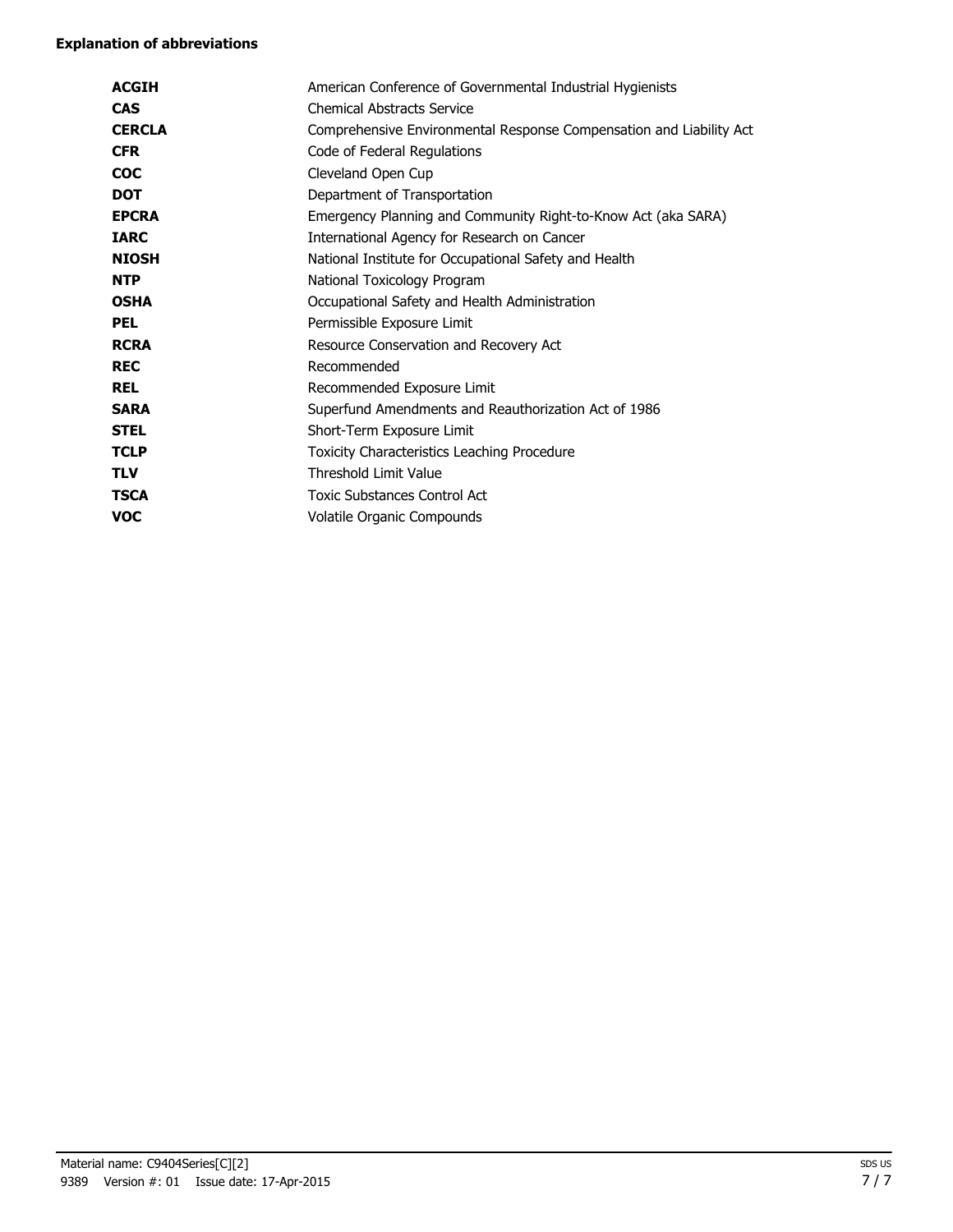

# **SAFETY DATA SHEET**

## **1. Identification**

| <b>Product identifier</b>       | C9404Series[MB][2]                                                                                                                                                                                                                                      |
|---------------------------------|---------------------------------------------------------------------------------------------------------------------------------------------------------------------------------------------------------------------------------------------------------|
| Other means of identification   | Not available.                                                                                                                                                                                                                                          |
| Recommended use                 | Inkjet printing                                                                                                                                                                                                                                         |
| <b>Recommended restrictions</b> | None known.                                                                                                                                                                                                                                             |
| <b>Company identification</b>   | Hewlett-Packard Company<br>3000 Hanover Street<br>Palo Alto, CA 94304-1185<br>United States<br>Telephone 650-857-5020                                                                                                                                   |
|                                 | Hewlett-Packard health effects line<br>(Toll-free within the US) 1-800-457-4209<br>(Direct) 1-760-710-0048<br><b>HP Customer Care Line</b><br>(Toll-free within the US) 1-800-474-6836<br>(Direct) 1-208-323-2551<br>Email: hpcustomer.inguiries@hp.com |

# **2. Hazard(s) identification**

| <b>Physical hazards</b>                      | Not classified.                                                                                                                                                                                                                                                                                                                                                                                                                                                                                                                                                                                                                                                |
|----------------------------------------------|----------------------------------------------------------------------------------------------------------------------------------------------------------------------------------------------------------------------------------------------------------------------------------------------------------------------------------------------------------------------------------------------------------------------------------------------------------------------------------------------------------------------------------------------------------------------------------------------------------------------------------------------------------------|
| <b>Health hazards</b>                        | Not classified.                                                                                                                                                                                                                                                                                                                                                                                                                                                                                                                                                                                                                                                |
| <b>Environmental hazards</b>                 | Not classified.                                                                                                                                                                                                                                                                                                                                                                                                                                                                                                                                                                                                                                                |
| <b>OSHA defined hazards</b>                  | Not classified.                                                                                                                                                                                                                                                                                                                                                                                                                                                                                                                                                                                                                                                |
| Label elements                               |                                                                                                                                                                                                                                                                                                                                                                                                                                                                                                                                                                                                                                                                |
| <b>Hazard symbol</b>                         | None.                                                                                                                                                                                                                                                                                                                                                                                                                                                                                                                                                                                                                                                          |
| <b>Signal word</b>                           | None.                                                                                                                                                                                                                                                                                                                                                                                                                                                                                                                                                                                                                                                          |
| <b>Hazard statement</b>                      | Not available.                                                                                                                                                                                                                                                                                                                                                                                                                                                                                                                                                                                                                                                 |
| <b>Precautionary statement</b>               |                                                                                                                                                                                                                                                                                                                                                                                                                                                                                                                                                                                                                                                                |
| <b>Prevention</b>                            | Not available.                                                                                                                                                                                                                                                                                                                                                                                                                                                                                                                                                                                                                                                 |
| <b>Response</b>                              | Not available.                                                                                                                                                                                                                                                                                                                                                                                                                                                                                                                                                                                                                                                 |
| <b>Storage</b>                               | Not available.                                                                                                                                                                                                                                                                                                                                                                                                                                                                                                                                                                                                                                                 |
| <b>Disposal</b>                              | Not available.                                                                                                                                                                                                                                                                                                                                                                                                                                                                                                                                                                                                                                                 |
| Hazard(s) not otherwise<br>classified (HNOC) | Potential routes of overexposure to this product are skin and eye contact Inhalation of vapor and<br>ingestion are not expected to be significant routes of exposure for this product under normal use<br>conditions. Complete toxicity data are not available for this specific formulation Carbon black is<br>classified by the IARC as a Group 2B carcinogen (the substance is possibly carcinogenic to<br>humans). Carbon black in this preparation, due to its bound form, does not present this<br>carcinogenic risk. None of the other ingredients in this preparation are classified as carcinogens<br>according to ACGIH, EU, IARC, MAK, NTP or OSHA. |
|                                              |                                                                                                                                                                                                                                                                                                                                                                                                                                                                                                                                                                                                                                                                |

**Supplemental information** None.

### **3. Composition/information on ingredients**

#### **Mixtures**

| <b>Chemical name</b>     | Common name and synonyms | <b>CAS number</b> | $\frac{0}{0}$ |
|--------------------------|--------------------------|-------------------|---------------|
| Water                    |                          | 7732-18-5         | 70-80         |
| 2-pyrrolidone            |                          | 616-45-5          | < 15          |
| Modified carbon black 11 |                          | Proprietary       | ל>            |
| Glycerol                 |                          | $56 - 81 - 5$     | 2.5           |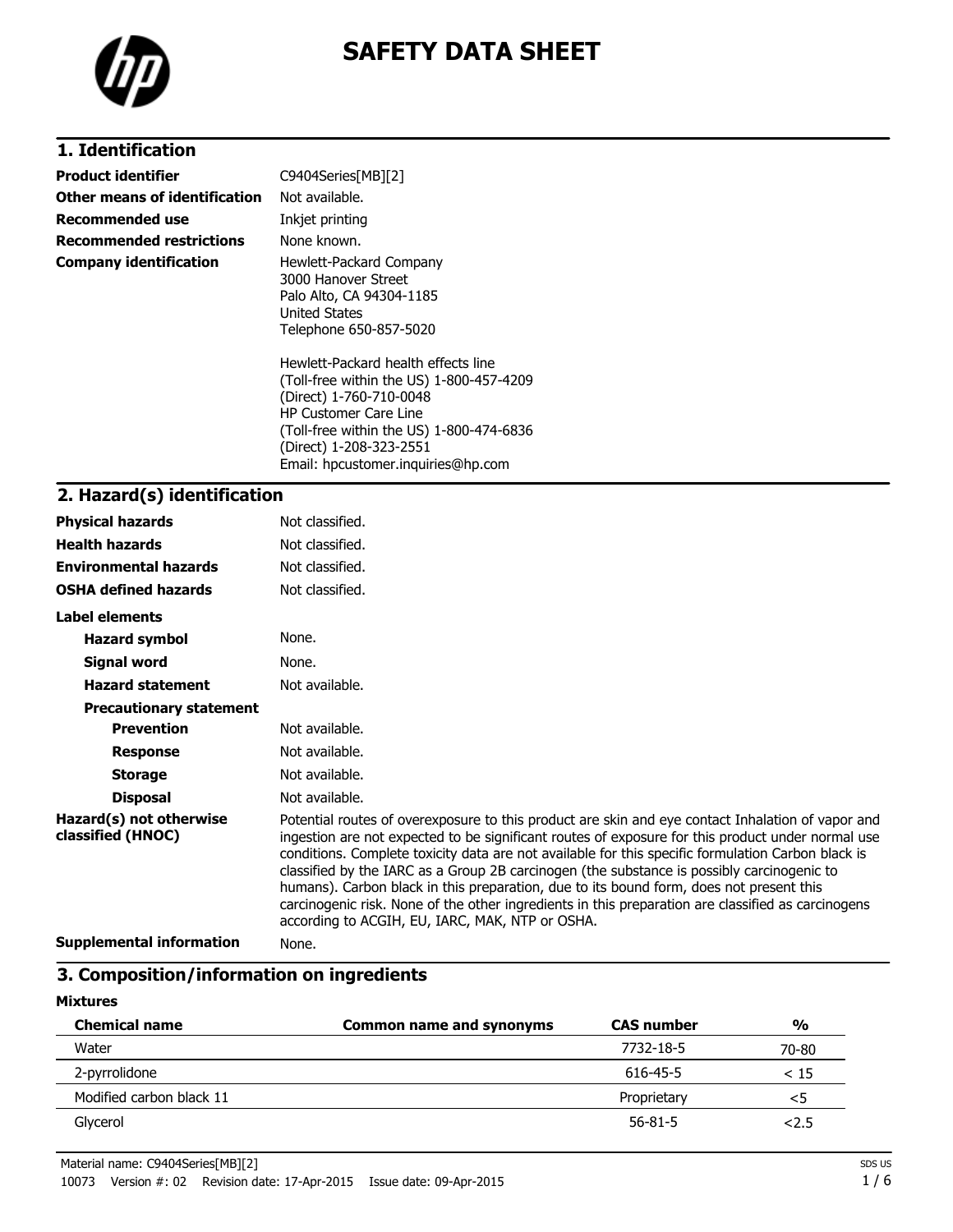| <b>Composition comments</b> | This ink supply contains an aqueous ink formulation.<br>This product has been evaluated using criteria specified in 29 CFR 1910.1200 (Hazard<br>Communication Standard). |
|-----------------------------|--------------------------------------------------------------------------------------------------------------------------------------------------------------------------|
| 4. First-aid measures       |                                                                                                                                                                          |

| <b>Inhalation</b>                                               | Move to fresh air. If symptoms persist, get medical attention.                                                                                                                                     |
|-----------------------------------------------------------------|----------------------------------------------------------------------------------------------------------------------------------------------------------------------------------------------------|
| <b>Skin contact</b>                                             | Wash affected areas thoroughly with mild soap and water. If irritation persists get medical<br>attention.                                                                                          |
| Eye contact                                                     | Do not rub eyes. Immediately flush with large amounts of clean, warm water (low pressure) for at<br>least 15 minutes or until particles are removed. If irritation persists get medical attention. |
| <b>Ingestion</b>                                                | If ingestion of a large amount does occur, seek medical attention.                                                                                                                                 |
| <b>Most important</b><br>symptoms/effects, acute and<br>delayed | Not available.                                                                                                                                                                                     |

#### **5. Fire-fighting measures**

| Suitable extinguishing media                                                     | CO <sub>2</sub> , water, dry chemical, or foam                                                                                                                               |  |
|----------------------------------------------------------------------------------|------------------------------------------------------------------------------------------------------------------------------------------------------------------------------|--|
| Unsuitable extinguishing<br>media                                                | None known.                                                                                                                                                                  |  |
| <b>Specific hazards arising from</b><br>the chemical                             | Not applicable.                                                                                                                                                              |  |
| Special protective equipment<br>and precautions for<br>firefighters              | Not available.                                                                                                                                                               |  |
| <b>Specific methods</b>                                                          | None established.                                                                                                                                                            |  |
| 6. Accidental release measures                                                   |                                                                                                                                                                              |  |
| <b>Personal precautions,</b><br>protective equipment and<br>emergency procedures | Wear appropriate personal protective equipment.                                                                                                                              |  |
| <b>Methods and materials for</b><br>containment and cleaning up                  | Dike the spilled material, where this is possible. Absorb with inert absorbent such as dry clay, sand<br>or diatomaceous earth, commercial sorbents, or recover using pumps. |  |
| <b>Environmental precautions</b>                                                 | Do not let product enter drains. Do not flush into surface water or sanitary sewer system.                                                                                   |  |

#### **7. Handling and storage**

| <b>Precautions for safe handling</b>                                      | Avoid contact with skin, eyes and clothing.                               |
|---------------------------------------------------------------------------|---------------------------------------------------------------------------|
| Conditions for safe storage,<br>including any<br><i>incompatibilities</i> | Keep out of the reach of children. Keep away from excessive heat or cold. |

#### **8. Exposure controls/personal protection**

#### **Occupational exposure limits**

#### **US. OSHA Table Z-1 Limits for Air Contaminants (29 CFR 1910.1000)**

| <b>Components</b>                          | <b>Type</b>                                                           | <b>Value</b>                    | Form                                |
|--------------------------------------------|-----------------------------------------------------------------------|---------------------------------|-------------------------------------|
| Glycerol (CAS 56-81-5)                     | PEL                                                                   | 5 mg/m $3$<br>$15 \text{ mg/m}$ | Respirable fraction.<br>Total dust. |
| <b>Biological limit values</b>             | No biological exposure limits noted for the ingredient(s).            |                                 |                                     |
| <b>Exposure quidelines</b>                 | Exposure limits have not been established for this product.           |                                 |                                     |
| <b>Appropriate engineering</b><br>controls | Use in a well ventilated area.                                        |                                 |                                     |
|                                            | Individual protection measures, such as personal protective equipment |                                 |                                     |
| Eye/face protection                        | Not available.                                                        |                                 |                                     |
| <b>Skin protection</b>                     |                                                                       |                                 |                                     |
| <b>Hand protection</b>                     | Not available.                                                        |                                 |                                     |
| <b>Other</b>                               | Not available.                                                        |                                 |                                     |
| <b>Respiratory protection</b>              | Not available.                                                        |                                 |                                     |
| <b>Thermal hazards</b>                     | Not available.                                                        |                                 |                                     |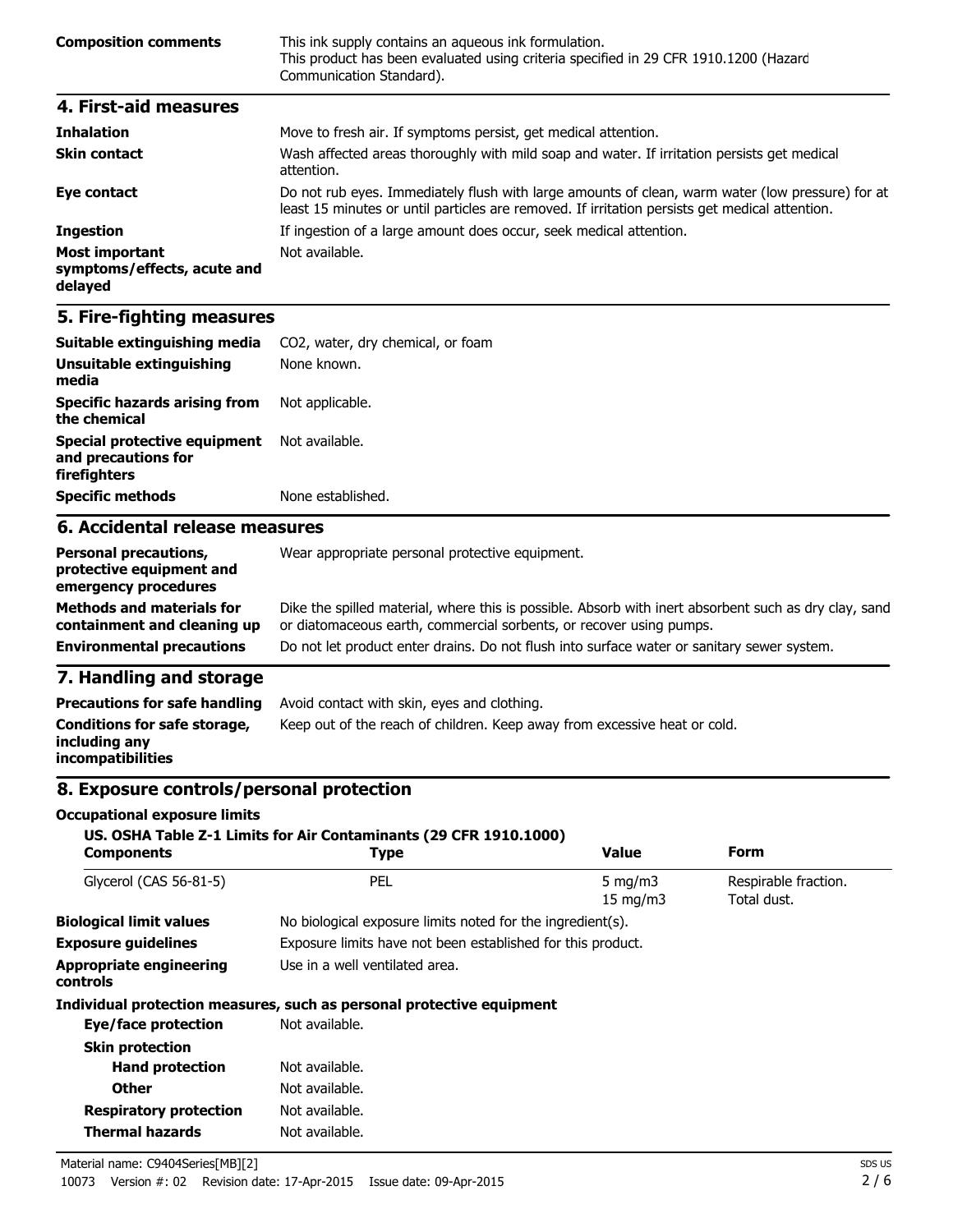## **9. Physical and chemical properties**

| <b>Appearance</b>                                 |                                                           |
|---------------------------------------------------|-----------------------------------------------------------|
| <b>Physical state</b>                             | Not available.                                            |
| Color                                             | Black.                                                    |
| Odor                                              | Not available.                                            |
| <b>Odor threshold</b>                             | Not available.                                            |
| рH                                                | 9.2                                                       |
| <b>Melting point/freezing point</b>               | Not available.                                            |
| Initial boiling point and<br>boiling range        | Not determined                                            |
| <b>Flash point</b>                                | > 200.0 °F (> 93.3 °C) Pensky-Martens Closed Cup          |
| <b>Evaporation rate</b>                           | Not determined                                            |
| <b>Flammability (solid, gas)</b>                  | Not available.                                            |
| Upper/lower flammability or explosive limits      |                                                           |
| <b>Flammability limit - lower</b><br>(9/6)        | Not determined                                            |
| <b>Flammability limit -</b><br>upper $(% )$       | Not available.                                            |
| <b>Explosive limit - lower</b><br>(9/6)           | Not available.                                            |
| <b>Explosive limit - upper</b><br>(9/6)           | Not available.                                            |
| <b>Vapor pressure</b>                             | Not determined                                            |
| Solubility(ies)                                   |                                                           |
| <b>Solubility (water)</b>                         | Soluble in water                                          |
| <b>Partition coefficient</b><br>(n-octanol/water) | Not available.                                            |
| <b>Auto-ignition temperature</b>                  | Not determined                                            |
| <b>Decomposition temperature</b>                  | Not available.                                            |
| <b>Viscosity</b>                                  | Not available.                                            |
| <b>Other information</b>                          |                                                           |
| <b>Specific gravity</b>                           | $1 - 1.1$                                                 |
| <b>Other information</b>                          | For other VOC regulatory data/information see Section 15. |
| VOC (Weight %)                                    | $< 240$ g/l                                               |

#### **10. Stability and reactivity**

| <b>Reactivity</b>                            | Not available.                                                                                                                                                                               |
|----------------------------------------------|----------------------------------------------------------------------------------------------------------------------------------------------------------------------------------------------|
| <b>Chemical stability</b>                    | Stable under recommended storage conditions.                                                                                                                                                 |
| <b>Possibility of hazardous</b><br>reactions | Will not occur.                                                                                                                                                                              |
| <b>Conditions to avoid</b>                   | Not available.                                                                                                                                                                               |
| <b>Incompatible materials</b>                | Incompatible with strong bases and oxidizing agents.                                                                                                                                         |
| <b>Hazardous decomposition</b><br>products   | Upon decomposition, this product may yield gaseous nitrogen oxides, carbon monoxide, carbon<br>dioxide and/or low molecular weight hydrocarbons. hydrogen fluoride, fluorinated hydrocarbons |

#### **11. Toxicological information**

| Symptoms related to the<br>physical, chemical and<br>toxicological characteristics | Not available. |
|------------------------------------------------------------------------------------|----------------|
| <b>Information on toxicological effects</b>                                        |                |

**Acute toxicity** Based on available data, the classification criteria are not met.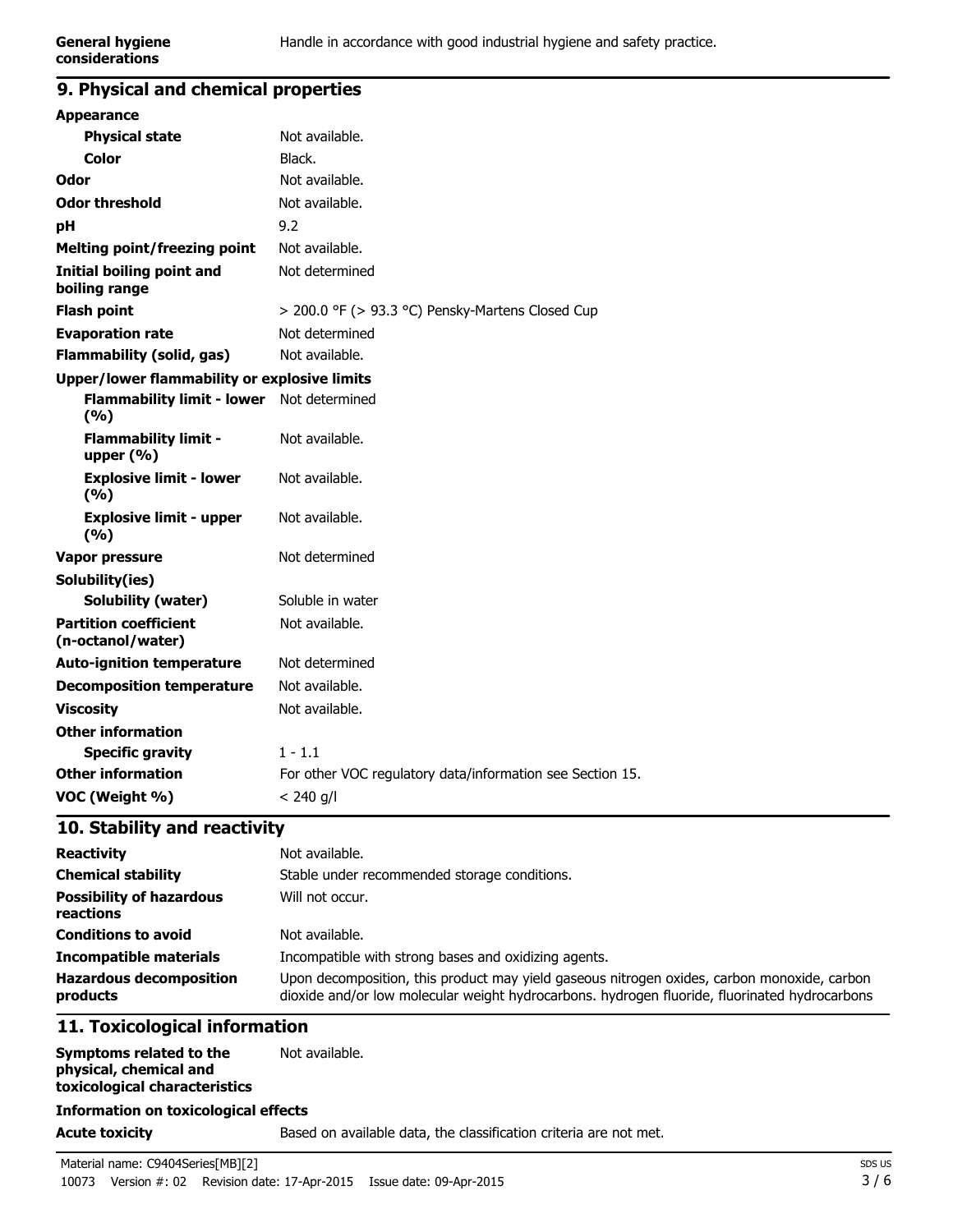| <b>Skin corrosion/irritation</b>                      |                | Based on available data, the classification criteria are not met.                                                                                                                                                                                                                                                                                                                                                                                 |                              |
|-------------------------------------------------------|----------------|---------------------------------------------------------------------------------------------------------------------------------------------------------------------------------------------------------------------------------------------------------------------------------------------------------------------------------------------------------------------------------------------------------------------------------------------------|------------------------------|
| Serious eye damage/eye<br>irritation                  |                | Based on available data, the classification criteria are not met.                                                                                                                                                                                                                                                                                                                                                                                 |                              |
| Respiratory or skin sensitization                     |                |                                                                                                                                                                                                                                                                                                                                                                                                                                                   |                              |
| <b>Respiratory sensitization</b>                      |                | Based on available data, the classification criteria are not met.                                                                                                                                                                                                                                                                                                                                                                                 |                              |
| <b>Skin sensitization</b>                             |                | Based on available data, the classification criteria are not met.                                                                                                                                                                                                                                                                                                                                                                                 |                              |
| <b>Germ cell mutagenicity</b>                         |                | Based on available data, the classification criteria are not met.                                                                                                                                                                                                                                                                                                                                                                                 |                              |
| Carcinogenicity                                       |                | Based on available data, the classification criteria are not met.                                                                                                                                                                                                                                                                                                                                                                                 |                              |
|                                                       |                | Carbon black is classified as a carcinogen by the IARC (possibly carcinogenic to humans, Group<br>2B) and by the State of California under Proposition 65. In their evaluations of carbon black, both<br>organizations indicate that exposure to carbon black, per se, does not occur when it remains<br>bound within a product matrix, specifically, rubber, ink, or paint. Carbon black is present only in a<br>bound form in this preparation. |                              |
| <b>Reproductive toxicity</b>                          |                | Based on available data, the classification criteria are not met.                                                                                                                                                                                                                                                                                                                                                                                 |                              |
| Specific target organ toxicity<br>- single exposure   |                | Based on available data, the classification criteria are not met.                                                                                                                                                                                                                                                                                                                                                                                 |                              |
| Specific target organ toxicity<br>- repeated exposure |                | Based on available data, the classification criteria are not met.                                                                                                                                                                                                                                                                                                                                                                                 |                              |
| <b>Aspiration hazard</b>                              |                | Based on available data, the classification criteria are not met.                                                                                                                                                                                                                                                                                                                                                                                 |                              |
| <b>Further information</b>                            |                | Complete toxicity data are not available for this specific formulation<br>Refer to Section 2 for potential health effects and Section 4 for first aid measures.                                                                                                                                                                                                                                                                                   |                              |
| <b>Components</b>                                     | <b>Species</b> |                                                                                                                                                                                                                                                                                                                                                                                                                                                   | <b>Test Results</b>          |
| 2-pyrrolidone (CAS 616-45-5)                          |                |                                                                                                                                                                                                                                                                                                                                                                                                                                                   |                              |
| <b>Acute</b>                                          |                |                                                                                                                                                                                                                                                                                                                                                                                                                                                   |                              |
| Oral                                                  |                |                                                                                                                                                                                                                                                                                                                                                                                                                                                   |                              |
| LD50                                                  | Guinea pig     |                                                                                                                                                                                                                                                                                                                                                                                                                                                   | 6500 mg/kg                   |
|                                                       | Rat            |                                                                                                                                                                                                                                                                                                                                                                                                                                                   | 6500 mg/kg                   |
|                                                       |                |                                                                                                                                                                                                                                                                                                                                                                                                                                                   |                              |
| 12. Ecological information                            |                |                                                                                                                                                                                                                                                                                                                                                                                                                                                   |                              |
| <b>Aquatic toxicity</b>                               |                | Not expected to be harmful to aquatic organisms.                                                                                                                                                                                                                                                                                                                                                                                                  |                              |
| <b>Ecotoxicity</b>                                    |                |                                                                                                                                                                                                                                                                                                                                                                                                                                                   |                              |
| Product                                               |                | <b>Species</b>                                                                                                                                                                                                                                                                                                                                                                                                                                    | <b>Test Results</b>          |
| C9404Series[MB][2] (CAS Mixture)                      |                |                                                                                                                                                                                                                                                                                                                                                                                                                                                   |                              |
| <b>Aquatic</b>                                        |                |                                                                                                                                                                                                                                                                                                                                                                                                                                                   |                              |
| Acute                                                 |                |                                                                                                                                                                                                                                                                                                                                                                                                                                                   |                              |
| Fish                                                  | <b>LC50</b>    | Fathead minnow (Pimephales promelas)                                                                                                                                                                                                                                                                                                                                                                                                              | > 750 mg/l, 96 hours         |
| <b>Components</b>                                     |                | <b>Species</b>                                                                                                                                                                                                                                                                                                                                                                                                                                    | <b>Test Results</b>          |
| 2-pyrrolidone (CAS 616-45-5)                          |                |                                                                                                                                                                                                                                                                                                                                                                                                                                                   |                              |
| <b>Aquatic</b><br>Crustacea                           | <b>EC50</b>    |                                                                                                                                                                                                                                                                                                                                                                                                                                                   |                              |
|                                                       |                | Water flea (Daphnia pulex)                                                                                                                                                                                                                                                                                                                                                                                                                        | 13.21 mg/l, 48 hours         |
| Glycerol (CAS 56-81-5)                                |                |                                                                                                                                                                                                                                                                                                                                                                                                                                                   |                              |
| <b>Aquatic</b>                                        |                |                                                                                                                                                                                                                                                                                                                                                                                                                                                   |                              |
| Fish                                                  | LC50           | Rainbow trout, donaldson trout<br>(Oncorhynchus mykiss)                                                                                                                                                                                                                                                                                                                                                                                           | 51000 - 57000 mg/l, 96 hours |
| <b>Persistence and degradability</b>                  | Not available. |                                                                                                                                                                                                                                                                                                                                                                                                                                                   |                              |
| <b>Bioaccumulative potential</b>                      | Not available. |                                                                                                                                                                                                                                                                                                                                                                                                                                                   |                              |
| Partition coefficient n-octanol / water (log Kow)     |                |                                                                                                                                                                                                                                                                                                                                                                                                                                                   |                              |
| 2-pyrrolidone                                         |                | $-0.85$                                                                                                                                                                                                                                                                                                                                                                                                                                           |                              |
| Glycerol<br><b>Mobility in soil</b>                   | Not available. | $-1.76$                                                                                                                                                                                                                                                                                                                                                                                                                                           |                              |
| <b>Other adverse effects</b>                          | Not available. |                                                                                                                                                                                                                                                                                                                                                                                                                                                   |                              |
|                                                       |                |                                                                                                                                                                                                                                                                                                                                                                                                                                                   |                              |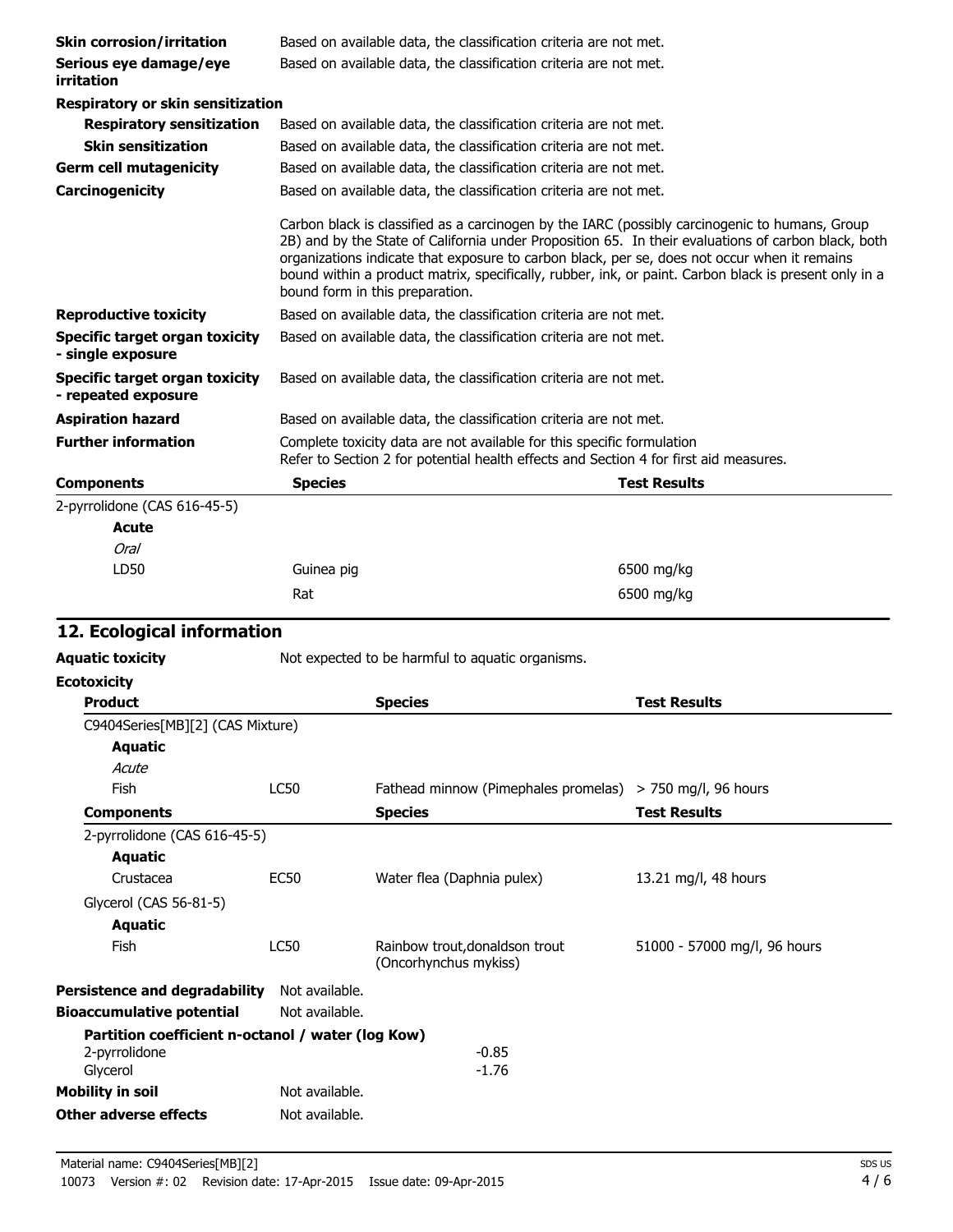#### **13. Disposal considerations**

| <b>Disposal instructions</b> | Do not allow this material to drain into sewers/water supplies.                                            |
|------------------------------|------------------------------------------------------------------------------------------------------------|
|                              | Dispose of waste material according to Local, State, Federal, and Provincial Environmental<br>Regulations. |
|                              | LID's Dlanet Dartners (trademark) supplies requeling presence englishes simple convenient re               |

HP's Planet Partners (trademark) supplies recycling program enables simple, convenient recycling of HP original inkjet and LaserJet supplies. For more information and to determine if this service is available in your location, please visit http://www.hp.com/recycle.

#### **14. Transport information**

#### **DOT**

Not regulated as dangerous goods.

#### **IATA**

Not regulated as dangerous goods.

#### **IMDG**

Not regulated as dangerous goods.

#### **ADR**

Not regulated as dangerous goods.

**Further information** Not a dangerous good under DOT, IATA, ADR, IMDG, or RID.

#### **15. Regulatory information**

**US federal regulations** US TSCA 12(b): Does not contain listed chemicals.

#### **TSCA Section 12(b) Export Notification (40 CFR 707, Subpt. D)**

Not regulated.

#### **CERCLA Hazardous Substance List (40 CFR 302.4)**

Not listed.

#### **SARA 304 Emergency release notification**

Not regulated.

#### **OSHA Specifically Regulated Substances (29 CFR 1910.1001-1050)**

Not listed.

#### **Superfund Amendments and Reauthorization Act of 1986 (SARA)**

No

| lazard categorie |  |
|------------------|--|

**Hazard categories** Immediate Hazard - No Delayed Hazard - No Fire Hazard - No Pressure Hazard - No Reactivity Hazard - No

#### **SARA 302 Extremely hazardous substance**

Not listed.

**SARA 311/312 Hazardous chemical**

#### **Other federal regulations**

#### **Safe Drinking Water Act (SDWA)** Not regulated.

**US state regulations**

#### **US. Massachusetts RTK - Substance List**

2-pyrrolidone (CAS 616-45-5) Glycerol (CAS 56-81-5)

#### **US. New Jersey Worker and Community Right-to-Know Act**

Glycerol (CAS 56-81-5)

#### **US. Pennsylvania Worker and Community Right-to-Know Law**

2-pyrrolidone (CAS 616-45-5) Glycerol (CAS 56-81-5)

**US. Rhode Island RTK**

Not regulated.

**US. California Proposition 65** Not Listed.